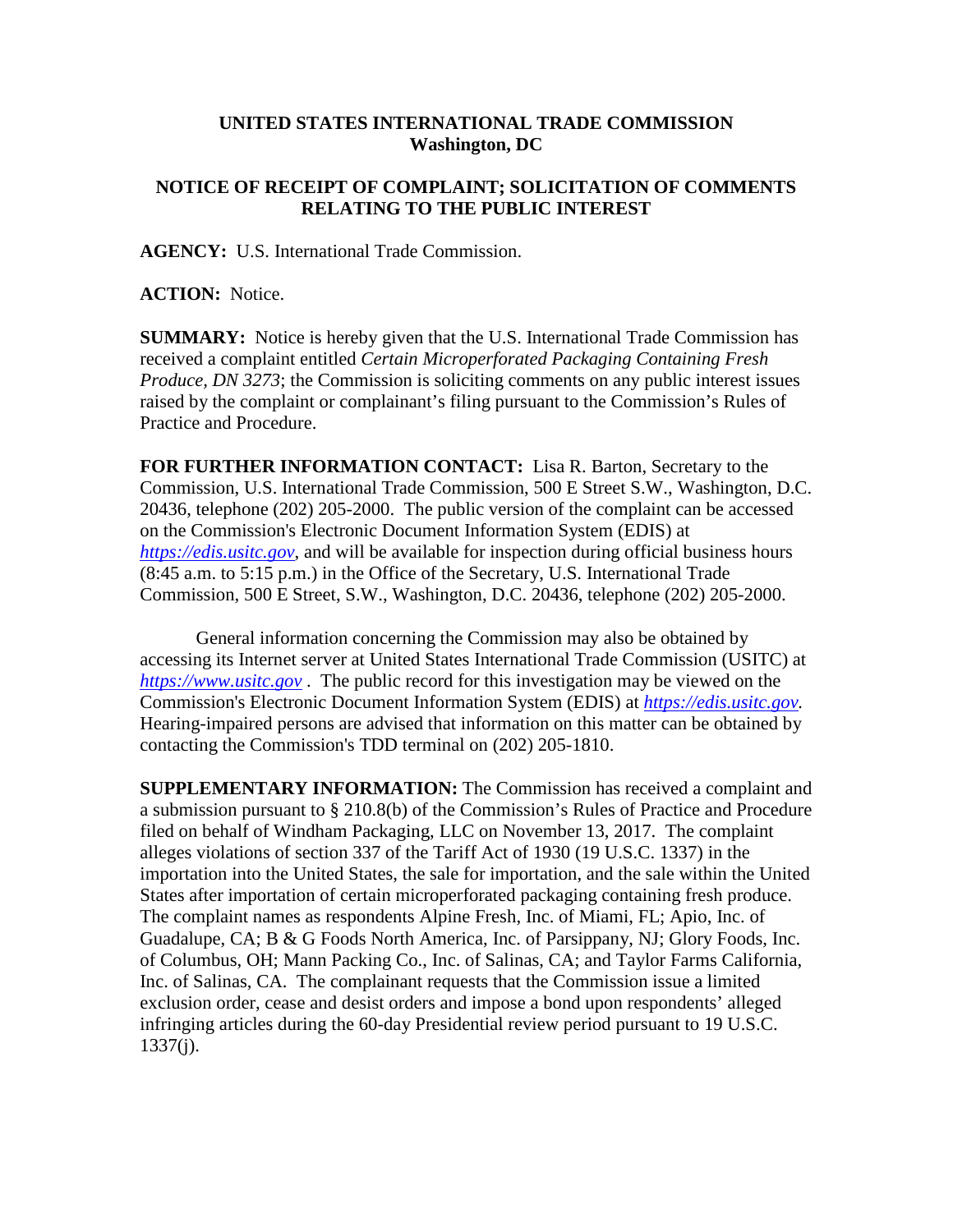Proposed respondents, other interested parties, and members of the public are invited to file comments, not to exceed five (5) pages in length, inclusive of attachments, on any public interest issues raised by the complaint or § 210.8(b) filing. Comments should address whether issuance of the relief specifically requested by the complainant in this investigation would affect the public health and welfare in the United States, competitive conditions in the United States economy, the production of like or directly competitive articles in the United States, or United States consumers.

In particular, the Commission is interested in comments that:

- (i) explain how the articles potentially subject to the requested remedial orders are used in the United States;
- (ii) identify any public health, safety, or welfare concerns in the United States relating to the requested remedial orders;
- (iii) identify like or directly competitive articles that complainant, its licensees, or third parties make in the United States which could replace the subject articles if they were to be excluded;
- (iv) indicate whether complainant, complainant's licensees, and/or third party suppliers have the capacity to replace the volume of articles potentially subject to the requested exclusion order and/or a cease and desist order within a commercially reasonable time; and
- (v) explain how the requested remedial orders would impact United States consumers.

Written submissions must be filed no later than by close of business, eight calendar days after the date of publication of this notice in the *Federal Register*. There will be further opportunities for comment on the public interest after the issuance of any final initial determination in this investigation.

Persons filing written submissions must file the original document electronically on or before the deadlines stated above and submit 8 true paper copies to the Office of the Secretary by noon the next day pursuant to  $\S 210.4(f)$  of the Commission's Rules of Practice and Procedure (19 CFR 210.4(f)). Submissions should refer to the docket number ("Docket No. 3273") in a prominent place on the cover page and/or the first page. (*See* Handbook for [Electronic Filing Procedures](https://www.usitc.gov/documents/handbook_on_filing_procedures.pdf), *Electronic Filing Procedures*<sup>[1](#page-1-0)</sup>). Persons with questions regarding filing should contact the Secretary (202-205-2000).

Any person desiring to submit a document to the Commission in confidence must request confidential treatment. All such requests should be directed to the Secretary to the Commission and must include a full statement of the reasons why the Commission

 $\overline{a}$ 

<span id="page-1-0"></span><sup>1</sup> Handbook for Electronic Filing Procedures: *[https://www.usitc.gov/documents/handbook\\_on\\_filing\\_procedures.pdf](https://www.usitc.gov/documents/handbook_on_filing_procedures.pdf)*